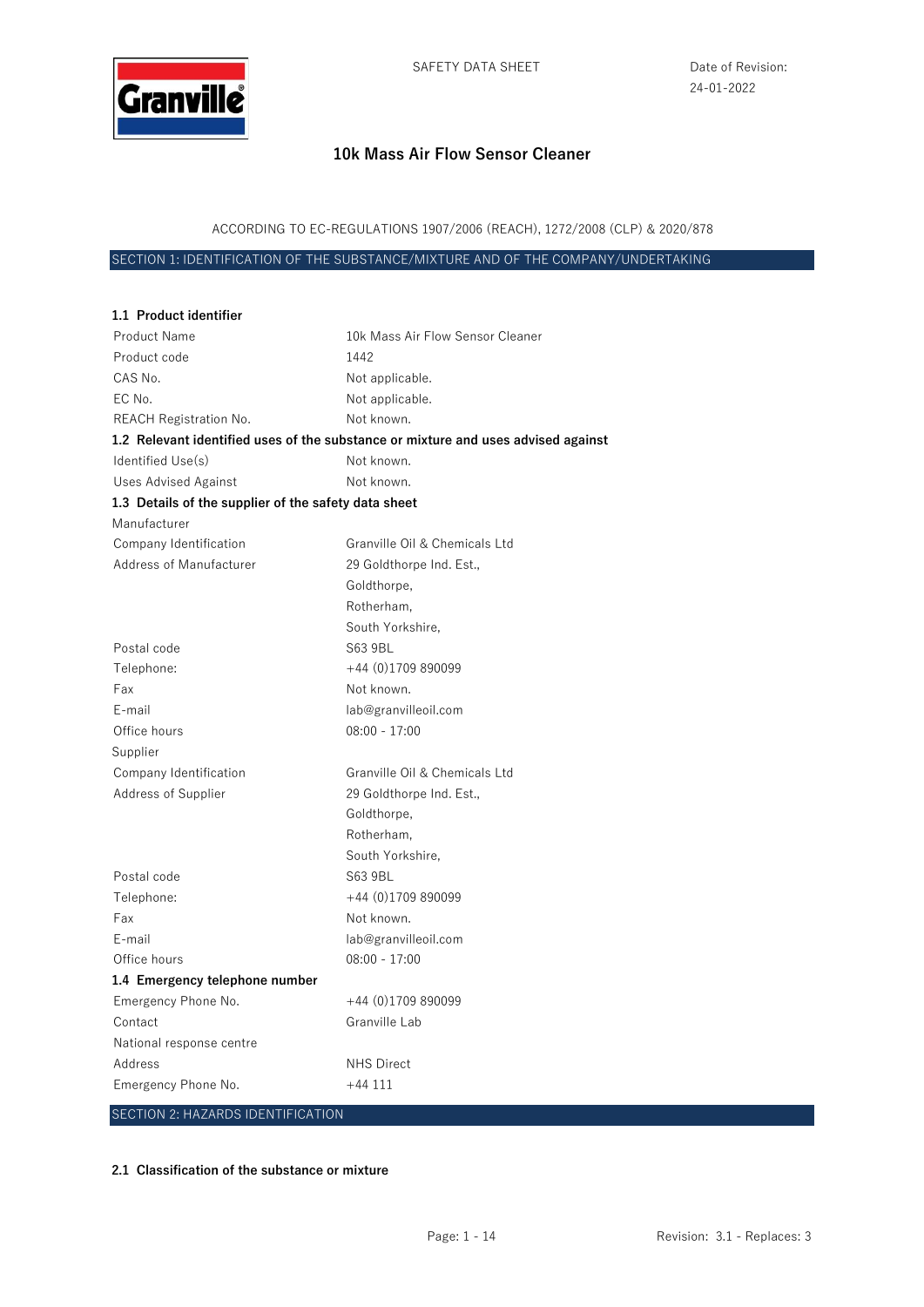

| Regulation (EC) No. 1272/2008 (CLP) | Aerosol 1 : Extremely flammable aerosol. Pressurised container: May burst if<br>heated.                 |
|-------------------------------------|---------------------------------------------------------------------------------------------------------|
|                                     | Acute Tox. 4: Harmful in contact with skin.                                                             |
|                                     | Skin Irrit. 2: Causes skin irritation.                                                                  |
|                                     | Eye Irrit. 2 : Causes serious eye irritation.                                                           |
|                                     | Acute Tox. 4: Harmful if inhaled.                                                                       |
| 2.2 Label elements                  |                                                                                                         |
|                                     | According to Regulation (EC) No. 1272/2008 (CLP)                                                        |
| Product Name                        | 10k Mass Air Flow Sensor Cleaner                                                                        |
| Hazard Pictogram(s)                 |                                                                                                         |
|                                     |                                                                                                         |
|                                     | GHS02<br>GHS07                                                                                          |
| Signal Word(s)                      | Danger                                                                                                  |
| Hazard Statement(s)                 | H222: Extremely flammable aerosol.                                                                      |
|                                     | H229: Pressurised container: May burst if heated.                                                       |
|                                     | H312: Harmful in contact with skin.                                                                     |
|                                     | H315: Causes skin irritation.                                                                           |
|                                     | H319: Causes serious eye irritation.                                                                    |
|                                     | H332: Harmful if inhaled.                                                                               |
| Precautionary Statement(s)          | P210: Keep away from heat, hot surfaces, sparks, open flames and other ignition                         |
|                                     | sources. No smoking.                                                                                    |
|                                     | P211: Do not spray on an open flame or other ignition source.                                           |
|                                     | P251: Do not pierce or burn, even after use.<br>P261: Avoid breathing dust/fume/gas/mist/vapours/spray. |
|                                     | P321: Specific treatment (see Medical Advice on this label).                                            |
|                                     | P410+P412: Protect from sunlight. Do not expose to temperatures exceeding                               |
|                                     | 50° C/122° F.                                                                                           |
| 2.3 Other hazards                   |                                                                                                         |
|                                     | None known.                                                                                             |
| 2.4 Additional Information          | For full text of H/P Statements see section 16.                                                         |
|                                     |                                                                                                         |

### SECTION 3: COMPOSITION/INFORMATION ON INGREDIENTS

**3.1 Substances** 

Not applicable.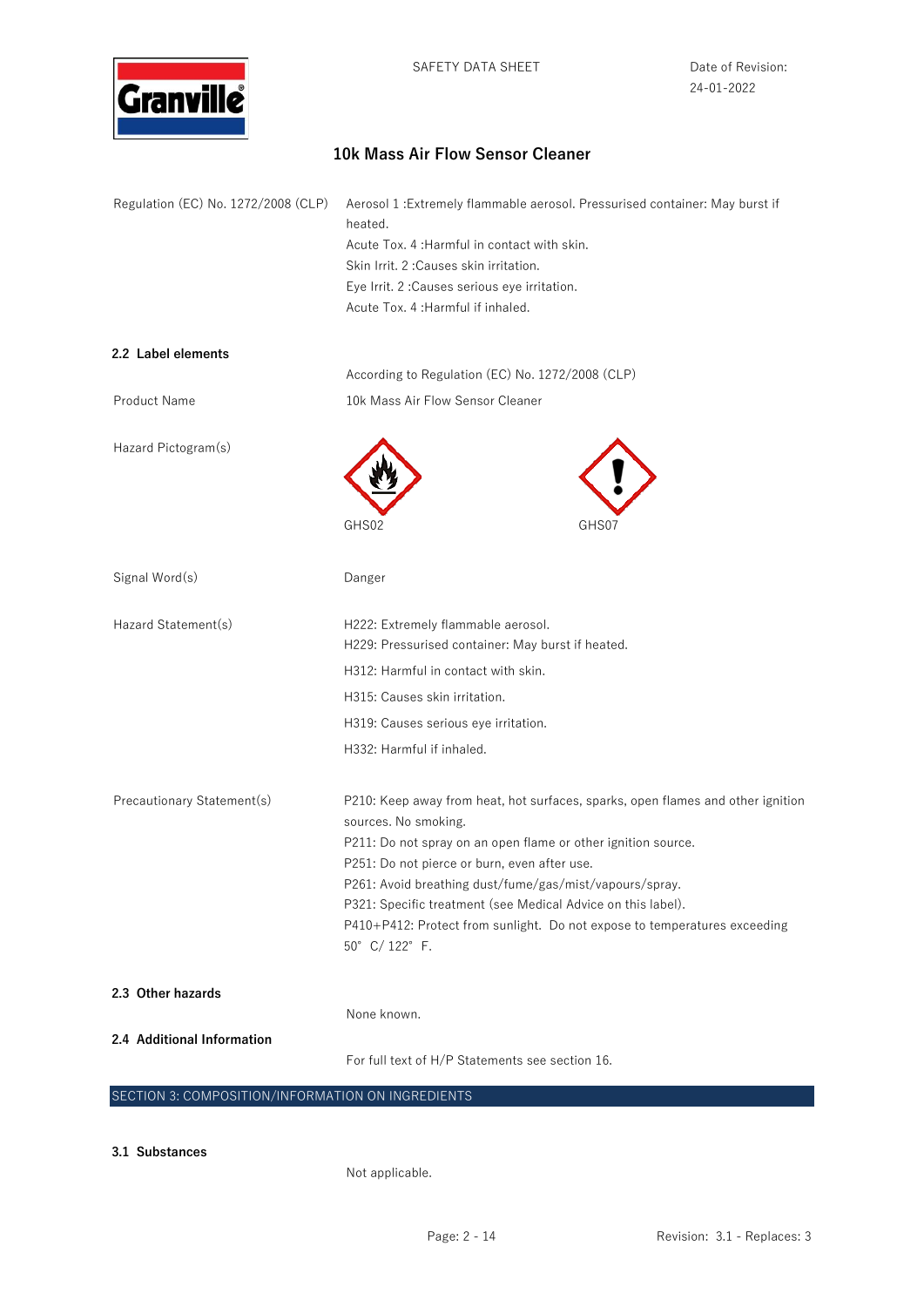

## **3.2 Mixtures**

| HAZARDOUS INGREDIENT(S)     | CAS No.        | EC No. / REACH   |          | %W/WHazard Statement(s) | Hazard       |
|-----------------------------|----------------|------------------|----------|-------------------------|--------------|
|                             |                | Registration No. |          |                         | Pictogram(s) |
| Xylene                      | 1330-20-7      | 215-535-7        | $30 -$   | Flam. Lig. 3 H226       | GHS02        |
|                             |                |                  | 50       | Acute Tox. 4 H312       | GHS07        |
|                             |                |                  |          | Skin Irrit. 2 H315      |              |
|                             |                |                  |          | Acute Tox. 4 H332       |              |
| acetone propan-2-one        | $67 - 64 - 1$  | 200-662-2        |          | 20-30 Flam. Liq. 2 H225 | GHS02        |
| propanone                   |                |                  |          | Acute Tox. 4 H312       | GHS07        |
|                             |                |                  |          | Eye Irrit. 2 H319       |              |
|                             |                |                  |          | STOT SE 3 H336          |              |
| 4-hydroxy-4-methylpentan-2- | $123 - 42 - 2$ | 204-626-7        | $1 - 10$ | Eye Irrit. 2 H319       | GHS07        |
| one diacetone alcohol       |                |                  |          |                         |              |
| ethylbenzene                | $100 - 41 - 4$ | 202-849-4        | $1 - 10$ | Flam. Liq. 2 H225       | GHS02        |
|                             |                |                  |          | Asp. Tox. 1 H304        | GHS08        |
|                             |                |                  |          | Acute Tox. 4 H332       | GHS07        |
|                             |                |                  |          | STOT RE 2 H373          |              |
| Methanol                    | $67 - 56 - 1$  | 200-659-6        | $1 - 10$ | Flam. Liq. 2 H225       | GHS02        |
|                             |                |                  |          | Acute Tox. 3 H301       | GHS06        |
|                             |                |                  |          | Acute Tox. 3 H311       | GHS08        |
|                             |                |                  |          | Acute Tox. 3 H331       |              |
|                             |                |                  |          | STOT SE 1 H370          |              |
|                             |                |                  |          |                         |              |

| HAZARDOUS INGREDIENT(S)        | CAS No.        | Specific Concentration Limit |              | M-     | ATE                 |
|--------------------------------|----------------|------------------------------|--------------|--------|---------------------|
|                                |                |                              |              | factor |                     |
| Xylene                         | 1330-20-7      |                              |              |        | Acute Tox. 4 (H312) |
|                                |                |                              |              |        | : 1100.000          |
|                                |                |                              |              |        | Acute Tox. 4 (H332) |
|                                |                |                              |              |        | :1.500              |
|                                |                |                              |              |        |                     |
| acetone propan-2-one propanone | $67 - 64 - 1$  |                              |              |        | Acute Tox. 4 (H312) |
|                                |                |                              |              |        | : 1100.000          |
|                                |                |                              |              |        |                     |
| 4-hydroxy-4-methylpentan-2-one | 123-42-2       | Eye Irrit. 2                 | $C>=10.00<=$ |        |                     |
| diacetone alcohol              |                |                              | 100.00       |        |                     |
| ethylbenzene                   | $100 - 41 - 4$ |                              |              |        | Acute Tox. 4 (H332) |
|                                |                |                              |              |        | :1.500              |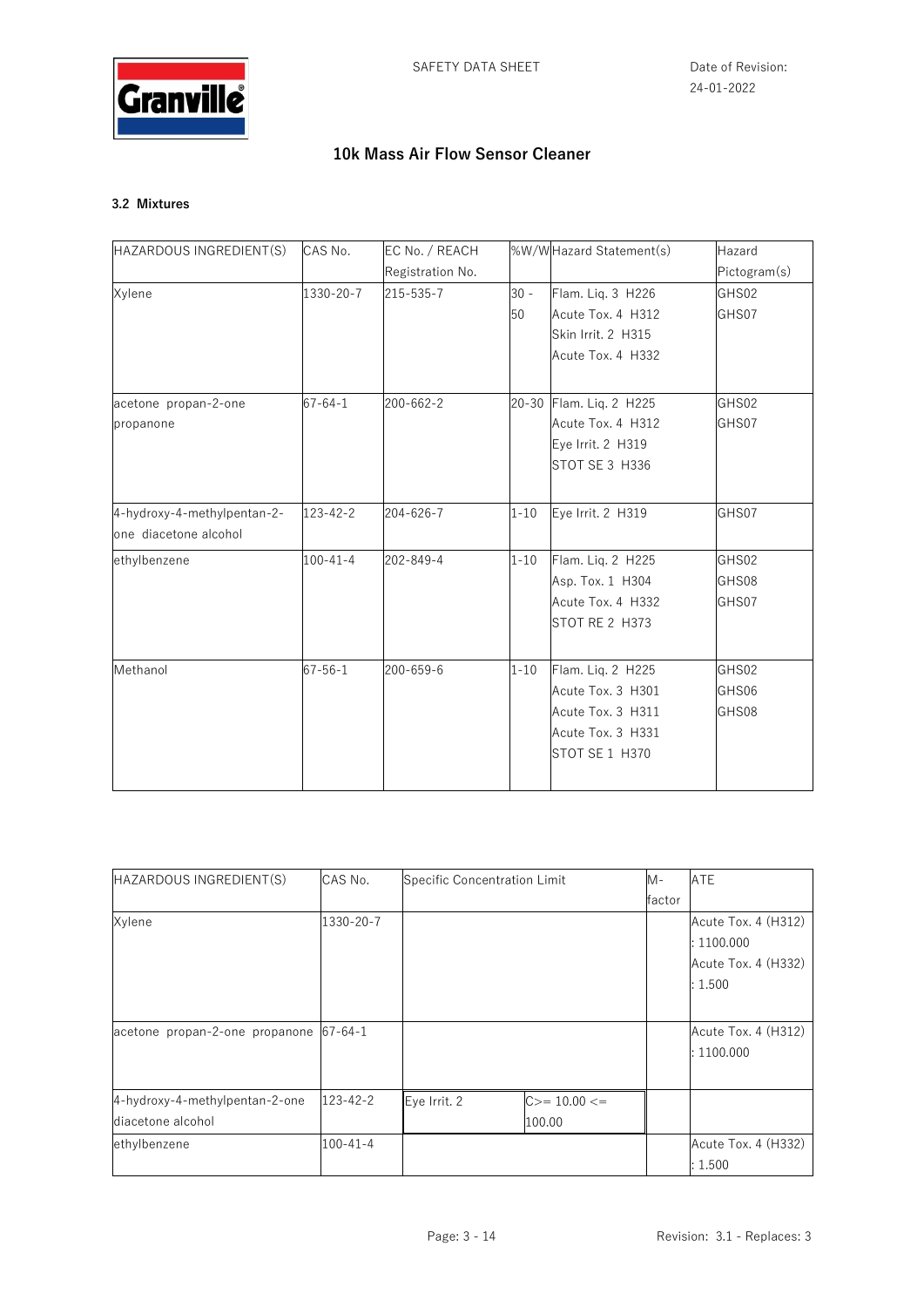

| Methanol | $67 - 56 - 1$ | STOT SE 1 | $C>=10.00<=$<br>100.00 | Acute Tox. 3 (H301)<br>:100.000                                    |
|----------|---------------|-----------|------------------------|--------------------------------------------------------------------|
|          |               | STOT SE 2 | $C>=3.00<10.00$        | Acute Tox. 3 (H311)<br>: 300.000<br>Acute Tox. 3 (H331)<br>: 0.500 |

Contains no non-classified vPvB substances.

Contains no non-classified substances with a Union workplace exposure limit.

For full text of H/P Statements see section 16.

SECTION 4: FIRST AID MEASURES

### **4.1 Description of first aid measures**

| Inhalation                                                      | Remove person to fresh air and keep comfortable for breathing. Call a poison       |
|-----------------------------------------------------------------|------------------------------------------------------------------------------------|
|                                                                 | center or a doctor if you feel unwell.                                             |
| <b>Skin Contact</b>                                             | Wash skin with plenty of water. Take off contaminated clothing. If skin irritation |
|                                                                 | occurs: Get medical advice/attention.                                              |
| Eye Contact                                                     | Rinse cautiously with water for several minutes. Remove contact lenses, if         |
|                                                                 | present and easy to do. Continue rinsing. If eye irritation persists: Get medical  |
|                                                                 | advice/attention.                                                                  |
| Ingestion                                                       | Call a poison center or a doctor if you feel unwell.                               |
| 4.2 Most important symptoms and effects, both acute and delayed |                                                                                    |
|                                                                 | May cause irritation.                                                              |
|                                                                 | 4.3 Indication of any immediate medical attention and special treatment needed     |

Specific treatment (see Medical Advice on this label). Call a POISON CENTRE/doctor if you feel unwell. Treat symptomatically.

SECTION 5: FIREFIGHTING MEASURES

| 5.1 Extinguishing media                                   |                                                                                 |
|-----------------------------------------------------------|---------------------------------------------------------------------------------|
| Suitable Extinguishing media                              | Water spray. Dry powder. Foam. Carbon dioxide.                                  |
| Unsuitable extinguishing media                            | None.                                                                           |
| 5.2 Special hazards arising from the substance or mixture |                                                                                 |
|                                                           | May decompose in a fire, giving off toxic and irritant vapours. Pressurised     |
|                                                           | container: May burst if heated                                                  |
| 5.3 Advice for firefighters                               |                                                                                 |
|                                                           | Fire fighters should wear complete protective clothing including self-contained |
|                                                           | breathing apparatus.                                                            |
|                                                           |                                                                                 |

### SECTION 6: ACCIDENTAL RELEASE MEASURES

**6.1 Personal precautions, protective equipment and emergency procedures**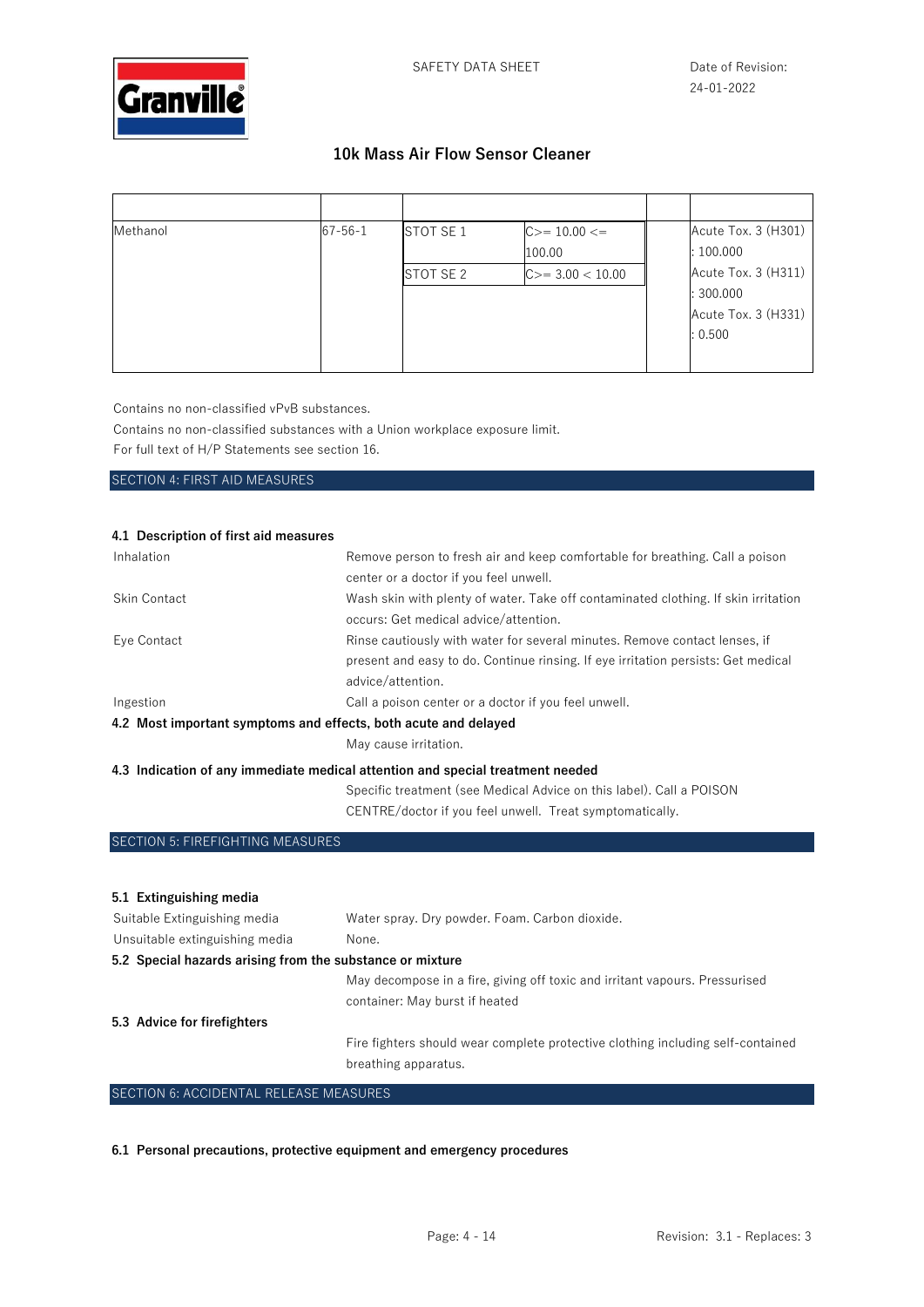

|                                                          | Ventilate spillage area. No open flames, no sparks, and no smoking. Avoid<br>contact with skin, eyes and clothing. Avoid breathing<br>dust/fume/gas/mist/vapours/spray. |
|----------------------------------------------------------|-------------------------------------------------------------------------------------------------------------------------------------------------------------------------|
|                                                          | Do not attempt to take action without suitable protective equipment. For further                                                                                        |
|                                                          | information refer to section 8: "Exposure controls/personal protection".                                                                                                |
| 6.2 Environmental precautions                            |                                                                                                                                                                         |
|                                                          | This material and its container must be disposed of in a safe way.                                                                                                      |
| 6.3 Methods and material for containment and cleaning up |                                                                                                                                                                         |
|                                                          | Adsorb spillages onto sand, earth or any suitable adsorbent material. Transfer to                                                                                       |
|                                                          | a lidded container for disposal or recovery.                                                                                                                            |
| 6.4 Reference to other sections                          | See Also Section 8, 13.                                                                                                                                                 |

# SECTION 7: HANDLING AND STORAGE

| 7.1 Precautions for safe handling                                |                                                                                  |
|------------------------------------------------------------------|----------------------------------------------------------------------------------|
|                                                                  | Keep away from heat, hot surfaces, sparks, open flames and other ignition        |
|                                                                  | sources. No smoking. Do not spray on an open flame or other ignition source. Do  |
|                                                                  | not pierce or burn, even after use. Do not get in eyes, on skin, or on clothing. |
|                                                                  | Wear personal protective equipment. Use only outdoors or in a well-ventilated    |
|                                                                  | area. Avoid breathing dust/fume/gas/mist/vapours/spray.                          |
| 7.2 Conditions for safe storage, including any incompatibilities |                                                                                  |
|                                                                  | Protect from sunlight.                                                           |
| Storage temperature                                              | Protect from sunlight. Do not expose to temperatures exceeding 50 ° C/122        |
|                                                                  | ° F. Store in a well-ventilated place. Keep cool.                                |
| Storage life                                                     | Stable under normal conditions.                                                  |
| Incompatible materials                                           | None known.                                                                      |
| 7.3 Specific end $use(s)$                                        |                                                                                  |
|                                                                  | Not known.                                                                       |

### SECTION 8: EXPOSURE CONTROLS/PERSONAL PROTECTION

### **8.1 Control parameters**

8.1.1 Occupational Exposure Limits

| Occupational Exposure Limits        |                |                |                |             |                      |             |
|-------------------------------------|----------------|----------------|----------------|-------------|----------------------|-------------|
| SUBSTANCE.                          | CAS No.        | LTEL (8 hr TWA | LTEL (8 hr TWA | <b>STEL</b> | <b>STEL</b>          | Note        |
|                                     |                | ppm)           | $mg/m^3$       | (ppm)       | (mg/m <sup>3</sup> ) |             |
| Xylene, o-,m-,p- or mixed           | 1330-20-7      | 50             | 220            | 100         | 441                  | Sk,         |
| isomers                             |                |                |                |             |                      | <b>BMGV</b> |
| Acetone                             | $67 - 64 - 1$  | 500            | 1210           | 1500        | 3620                 |             |
| Ethylbenzene                        | $100 - 41 - 4$ | 100            | 441            | 125         | 552                  | Sk          |
| 4-Hydroxy-4-methylpentan-2-123-42-2 |                | 50             | 241            | 75          | 362                  |             |
| one                                 |                |                |                |             |                      |             |
| Methanol                            | $67 - 56 - 1$  | 200            | 266            | 250         | 333                  | Sk          |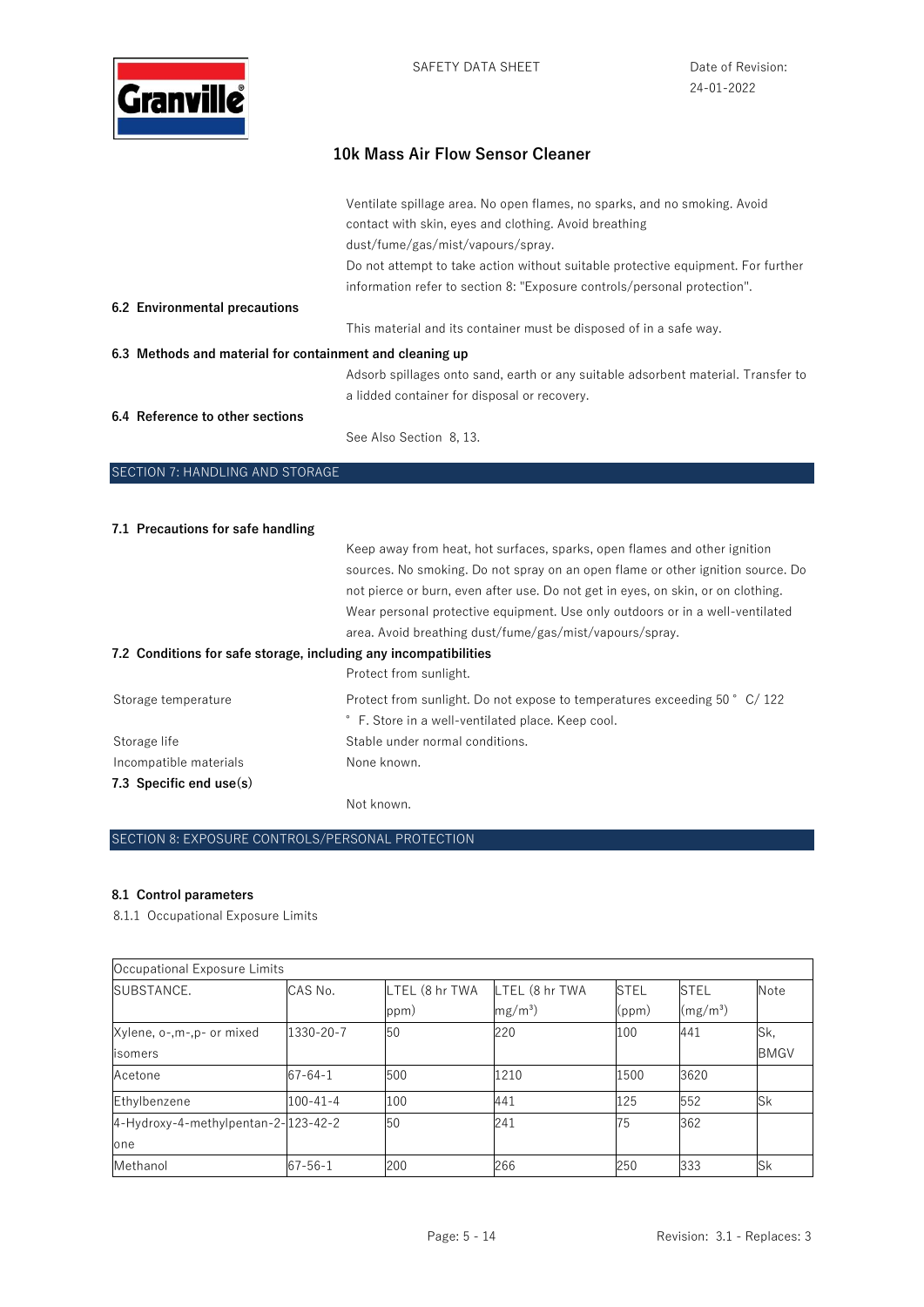

Region Source United Kingdom UK Workplace Exposure Limits EH40/2005 (Fourth edition, published 2020) Remark Notes Sk Can be absorbed through the skin. The assigned substances are those for which there are concerns that dermal absorption will lead to systemic toxicity. BMGV Biological monitoring guidance values are listed in Table 2.

| Biological Exposure Indices |            |                                   |                 |            |                                |  |
|-----------------------------|------------|-----------------------------------|-----------------|------------|--------------------------------|--|
| Substances                  | <b>CAS</b> | Sampling                          | Tissues Control |            | Biological monitoring Comments |  |
|                             | Number     |                                   |                 | parameters | guidance value                 |  |
| Xylene, o-, m-, p- or       |            | 1330-20- 650 mmol methyl hippuric | Post            |            |                                |  |
| mixed isomers               |            | acid/mol creatinine in urine      | shift           |            |                                |  |

Remark Notes

### **8.2 Exposure controls**

|                                      | 8.2.1. Appropriate engineering controls Use non-sparking ventilation systems, approved explosion-proof equipment, and<br>intrinsically safe electrical systems. Use with ventilation, local exhaust<br>ventilation or breathing protection. A washing facility/water for eye and skin<br>cleaning purposes should be present. |
|--------------------------------------|-------------------------------------------------------------------------------------------------------------------------------------------------------------------------------------------------------------------------------------------------------------------------------------------------------------------------------|
| 8.2.2. Personal protection equipment |                                                                                                                                                                                                                                                                                                                               |
| Eye Protection                       | Wear eye protection with side protection (EN166).                                                                                                                                                                                                                                                                             |
| Skin protection                      | Wear protective clothing and gloves: Impervious gloves (EN 374).                                                                                                                                                                                                                                                              |
|                                      | Respiratory protection A suitable mask with filter type A (EN14387 or EN405) may be appropriate.                                                                                                                                                                                                                              |
| Thermal hazards                      | None known.                                                                                                                                                                                                                                                                                                                   |
|                                      | 8.2.3. Environmental Exposure Controls Avoid release to the environment.                                                                                                                                                                                                                                                      |

SECTION 9: PHYSICAL AND CHEMICAL PROPERTIES

#### **9.1 Information on basic physical and chemical properties**

| Physical state               | Aerosol         |
|------------------------------|-----------------|
| Colour                       | Colourless      |
| Odour                        | Characteristic. |
| Melting point/freezing point | Not known.      |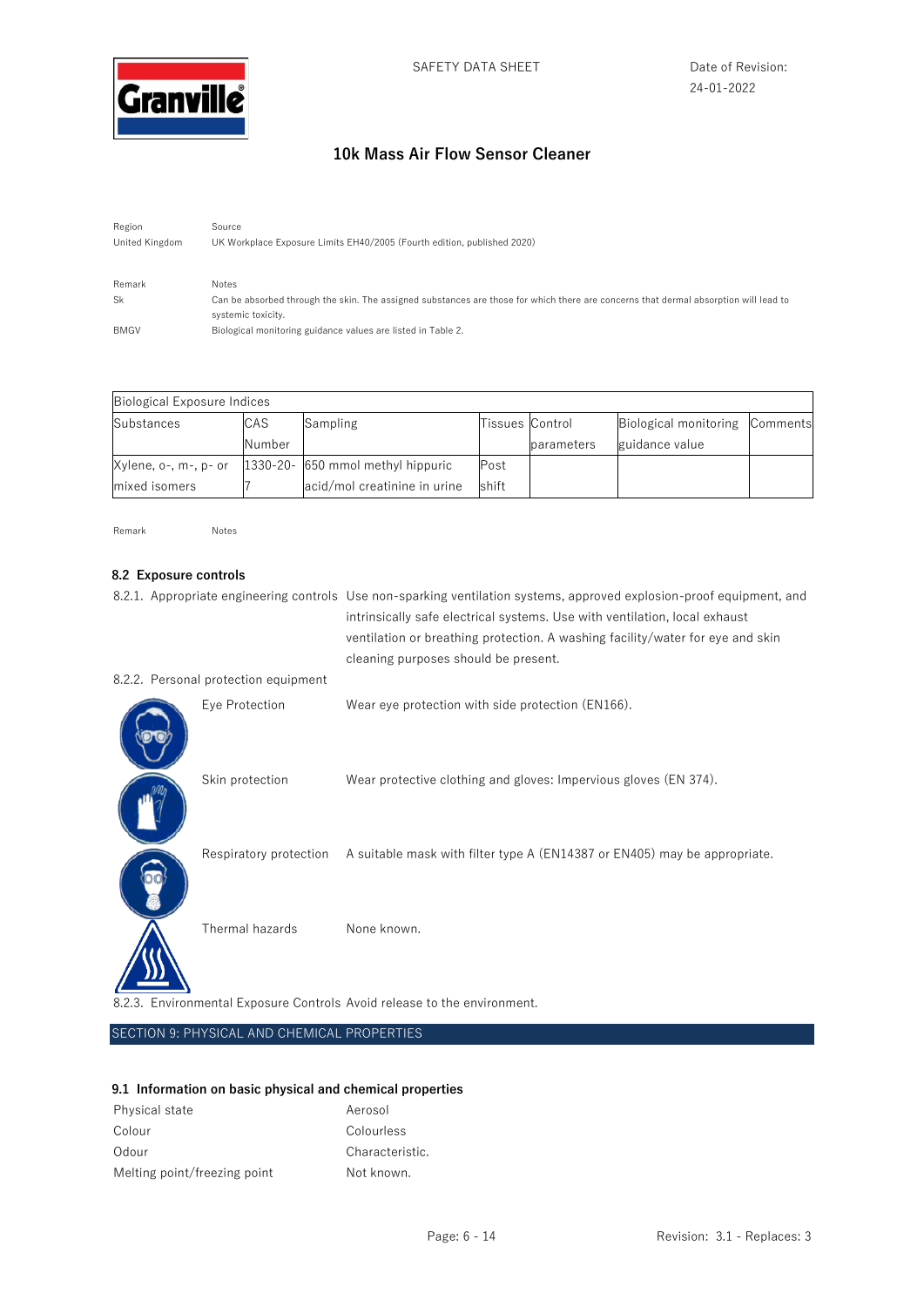

| Boiling point or initial boiling point and Not applicable. |                                            |
|------------------------------------------------------------|--------------------------------------------|
| boiling range                                              |                                            |
| Flammability                                               | Not known.                                 |
| Lower and upper explosion limit                            | Not known.                                 |
| Flash Point                                                | $< 23$ $^{\circ}$ C                        |
| Auto-ignition temperature                                  | Not known.                                 |
| Decomposition Temperature                                  | Not known.                                 |
| рH                                                         | Not known.                                 |
| Kinematic Viscosity                                        | Not known.                                 |
| Solubility                                                 | Solubility (Water) : Not known.            |
|                                                            | Solubility (Other) : Not known.            |
| Partition coefficient n-octanol/water                      | Not known.                                 |
| (log value)                                                |                                            |
| Vapour pressure                                            | Not known.                                 |
| Density and/or relative density                            | Not known.                                 |
| Relative vapour density                                    | Not known.                                 |
| Particle characteristics                                   | Not known.                                 |
| Explosive properties                                       | Pressurised container: May burst if heated |
| Flammability (solid, gas)                                  | Extremely flammable aerosol.               |
| 9.2 Other information                                      |                                            |

None.

| SECTION 10: STABILITY AND REACTIVITY    |                                                                                                    |
|-----------------------------------------|----------------------------------------------------------------------------------------------------|
|                                         |                                                                                                    |
| 10.1 Reactivity                         |                                                                                                    |
|                                         | Extremely flammable aerosol. Pressurised container: May burst if heated.                           |
| 10.2 Chemical Stability                 |                                                                                                    |
|                                         | Stable under normal conditions.                                                                    |
| 10.3 Possibility of hazardous reactions |                                                                                                    |
|                                         | No hazardous reactions known if used for its intended purpose.                                     |
| 10.4 Conditions to avoid                |                                                                                                    |
|                                         | Avoid contact with hot surfaces. Heat. No flames, no sparks. Eliminate all<br>sources of ignition. |
| 10.5 Incompatible materials             |                                                                                                    |
|                                         | Not known.                                                                                         |
| 10.6 Hazardous decomposition products   |                                                                                                    |
|                                         | Under normal conditions of storage and use, hazardous decomposition products                       |
|                                         | should not be produced                                                                             |
| SECTION 11: TOXICOLOGICAL INFORMATION   |                                                                                                    |

### **11.1 Information on hazard classes as defined in Regulation (EC) No 1272/2008**

| Acute toxicity - Ingestion    | Calculation method : Not classified.                                    |
|-------------------------------|-------------------------------------------------------------------------|
|                               | Calculation method: Calculated acute toxicity estimate (ATE) Calc ATE - |
|                               | 3344.48000                                                              |
| Acute toxicity - Skin Contact | Calculation method : Harmful in contact with skin.                      |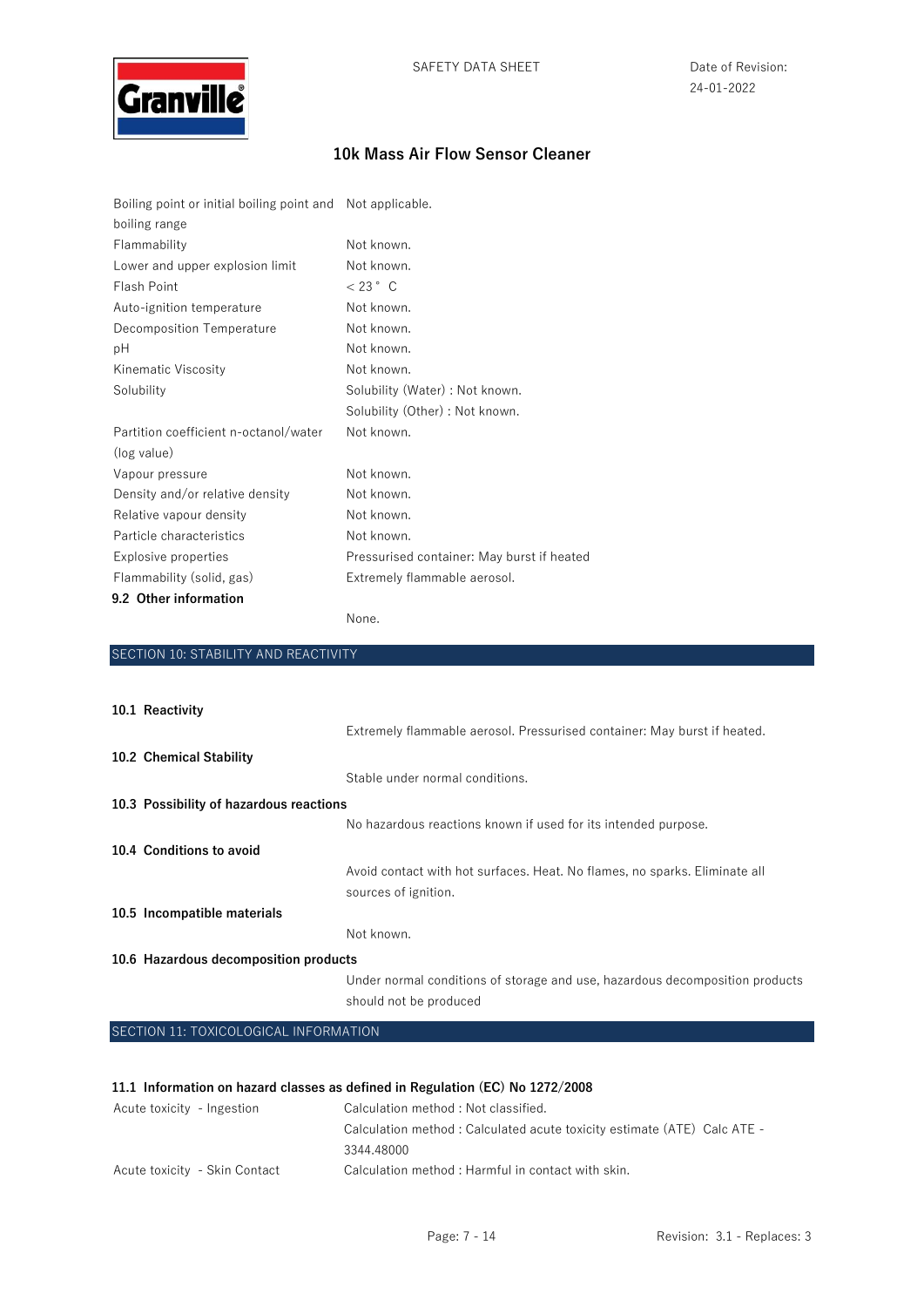

|                                   | Calculation method: Calculated acute toxicity estimate (ATE) Calc ATE -<br>1250.24000 |
|-----------------------------------|---------------------------------------------------------------------------------------|
| Acute toxicity - Inhalation       | Calculation method: Harmful if inhaled.                                               |
|                                   | Calculation method: Calculated acute toxicity estimate (ATE) Calc ATE -               |
|                                   | 2.27000                                                                               |
| Skin corrosion/irritation         | Calculation method: Causes skin irritation.                                           |
| Serious eye damage/irritation     | Calculation method: Causes serious eye irritation.                                    |
| Skin sensitization data           | Calculation method: Not classified.                                                   |
| Respiratory sensitization data    | Calculation method: Not classified.                                                   |
| Germ cell mutagenicity            | Calculation method : Not classified.                                                  |
| Carcinogenicity                   | Calculation method: Not classified.                                                   |
| Reproductive toxicity             | Calculation method: Not classified.                                                   |
| Lactation                         | Calculation method: Not classified.                                                   |
| STOT - single exposure            | Self classification: Not classified.                                                  |
| STOT - repeated exposure          | Calculation method: Not classified.                                                   |
| Aspiration hazard                 | Calculation method: Not classified.                                                   |
| 11.2 Information on other hazards |                                                                                       |

#### Not known.

## SECTION 12: ECOLOGICAL INFORMATION

### **12.1 Toxicity**

| Toxicity - Aquatic invertebrates        | Low toxicity to invertebrates. |
|-----------------------------------------|--------------------------------|
| Toxicity - Fish                         | Low toxicity to fish.          |
| Toxicity - Algae                        | Low toxicity to algae.         |
| Toxicity - Sediment Compartment         | Not classified.                |
| Toxicity - Terrestrial Compartment      | Not classified.                |
| 12.2 Persistence and degradability      |                                |
|                                         | Not known.                     |
| 12.3 Bioaccumulative potential          |                                |
|                                         | Not known.                     |
| 12.4 Mobility in soil                   |                                |
|                                         | Not known.                     |
| 12.5 Results of PBT and vPvB assessment |                                |
|                                         | Not known.                     |
| 12.6 Endocrine disrupting properties    |                                |
|                                         | None known.                    |
| 12.7 Other adverse effects              |                                |
|                                         | Not known.                     |
|                                         |                                |

### SECTION 13: DISPOSAL CONSIDERATIONS

#### **13.1 Waste treatment methods**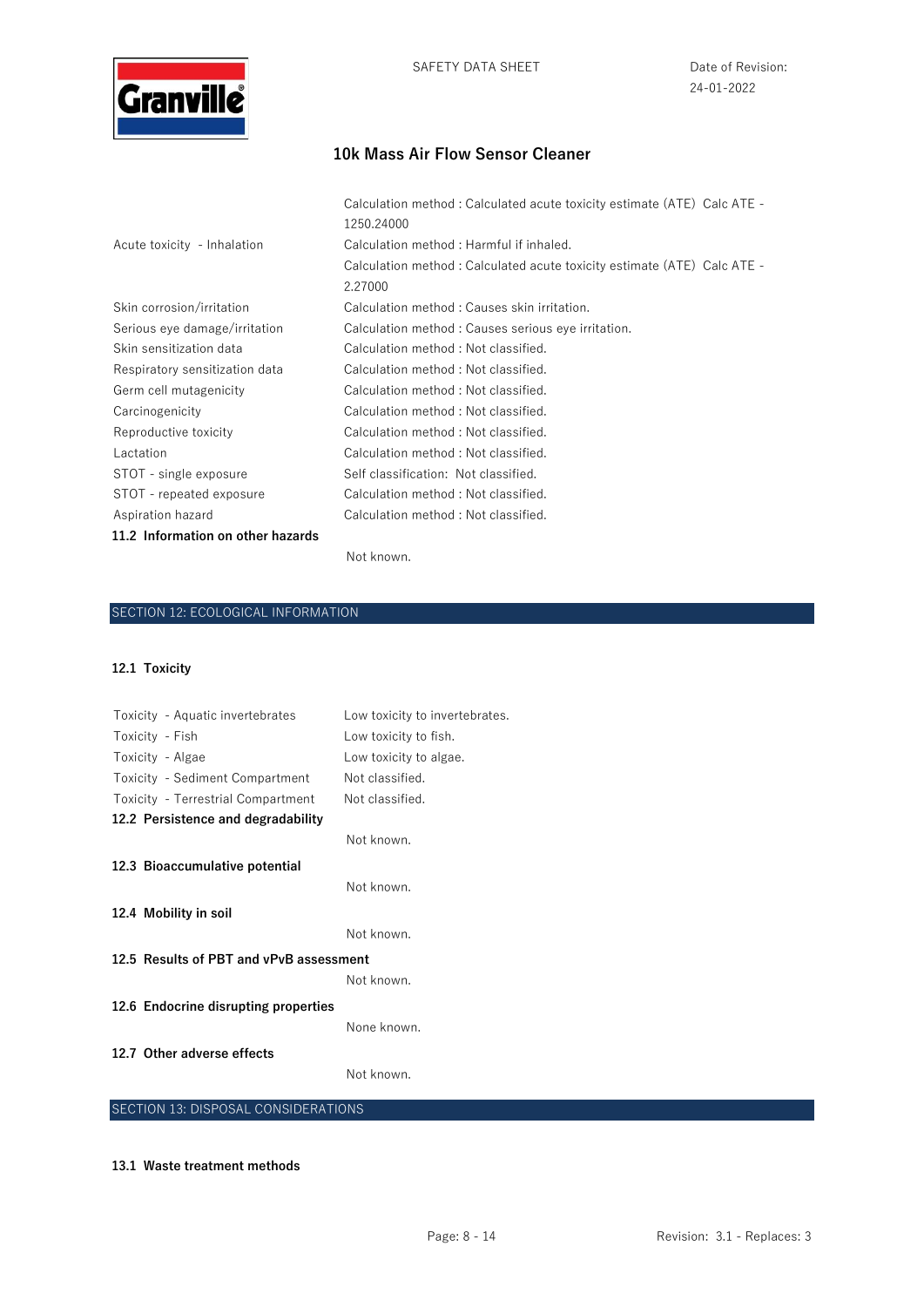

Dispose of contents in accordance with local, state or national legislation. Send to a licensed recycler, reclaimer or incinerator. Dispose of this material and its container to hazardous or special waste collection point. Recycle only completely emptied packaging. Containers must not be punctured or destroyed by burning, even when empty. Do not allow to enter drains, sewers or watercourses. Do NOT landfill.

### **13.2 Additional Information**

Disposal should be in accordance with local, state or national legislation.

### SECTION 14: TRANSPORT INFORMATION

| 14.1 UN number or ID number             |                    |
|-----------------------------------------|--------------------|
| UN No.                                  | 1950               |
| 14.2 UN proper shipping name            |                    |
| UN proper shipping name                 | AEROSOLS           |
| 14.3 Transport hazard class(es)         |                    |
| ADR/RID                                 |                    |
| <b>ADR/RID Class</b>                    | 2                  |
| <b>ADR Classification Code</b>          | 5F                 |
| <b>Special Provisions</b>               | 190 327 344 625    |
| <b>Limited Quantities</b>               | 1 <sub>L</sub>     |
| <b>Excepted Quantities</b>              | E <sub>0</sub>     |
| <b>Emergency Action Code</b>            |                    |
| Mixed Packing Instructions for          | P207 LP200         |
| Packages                                |                    |
| Special Packing Provisions for          | <b>PP87 RR6 L2</b> |
| Packages                                |                    |
| Mixed Packing Instructions for          | MP9                |
| Packages                                |                    |
| Packing Instructions for Portable Tanks |                    |
| Special Provisions for Portable Tanks   |                    |
| <b>Tank Code for Tanks</b>              |                    |
| <b>Special Provisions for Tanks</b>     |                    |
| Vehicle for Tank Carriage               |                    |
| <b>ADR Transport Category</b>           | 2                  |
| <b>Tunnel Restriction Code</b>          | D                  |
| Special Provisions for Carriage -       | V14                |
| Packages                                |                    |
| Special Provisions for Carriage - Bulk  |                    |
| Special Provisions for Carriage -       | <b>CV9 CV12</b>    |
| Loading, Unloading and Handling         |                    |
| Special Provisions for Carriage -       | S2                 |
| Operation                               |                    |
| <b>ADR HIN</b>                          |                    |
| IMDG                                    |                    |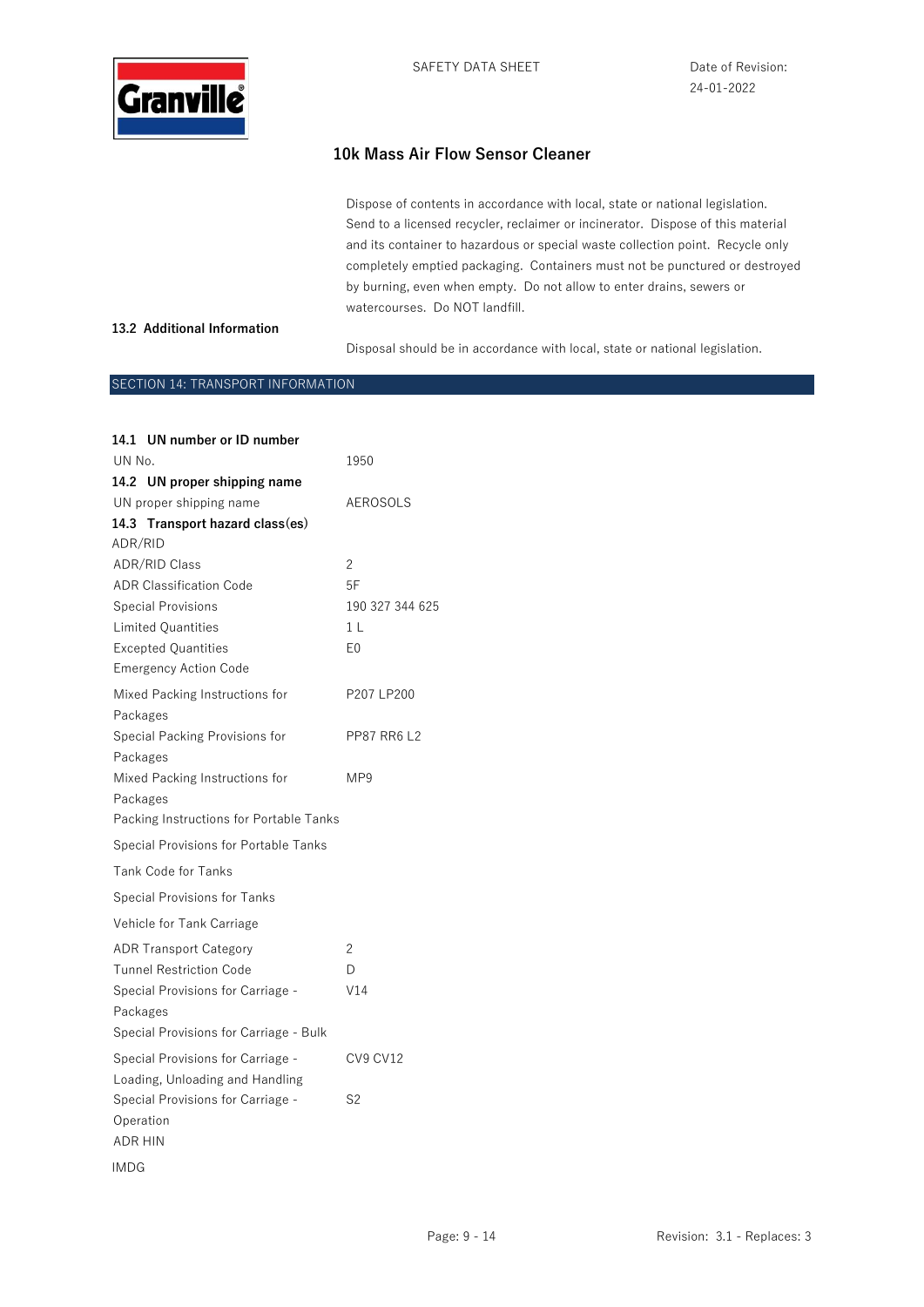

| IMDG Class                                           | 2                  |
|------------------------------------------------------|--------------------|
| <b>Special Provisions</b>                            | 190 327 344 625    |
| <b>Limited Quantities</b>                            | 1 <sub>L</sub>     |
| <b>Excepted Quantities</b>                           | E0                 |
| Mixed Packing Instructions for                       | P207 LP200         |
| Packages                                             |                    |
| Special Packing Provisions for                       | <b>PP87 RR6 L2</b> |
| Packages                                             |                    |
| Packing Instructions for Portable Tanks              |                    |
| Special Provisions for Portable Tanks                |                    |
| <b>IMDG EMS</b>                                      | $F-D, S-U$         |
| Stowage and Handling                                 | <b>SW1 SW22</b>    |
| Segregation                                          | SG69               |
| Marine Pollutant                                     |                    |
| ICAO/IATA                                            |                    |
| <b>IATA Proper Shipping Name</b>                     | AEROSOLS           |
| <b>Excepted Quantities</b>                           | E0                 |
| Passenger and Cargo Aircraft Limited                 | Y203               |
| Quantities Packing Instructions                      |                    |
| Passenger and Cargo Aircraft Limited                 | 30Kg               |
| Quantities Max net Qty                               |                    |
| Passenger and Cargo Aircraft Packing<br>Instructions | 203                |
| Passenger and Cargo Aircraft Max net                 | 75Kg               |
| Oty                                                  |                    |
| Cargo Aircraft Packing Instructions                  | 203                |
| Cargo Aircraft Max net Qty                           | 150Kg              |
| <b>Special Provisions</b>                            | A145, A167, A802   |
| Emergency Response Guidebook (ERG)                   | 10L                |
| Code                                                 |                    |
| Labels                                               |                    |
| Labels                                               | 2.1                |
|                                                      |                    |
|                                                      |                    |
|                                                      |                    |

| 14.4 Packing group |
|--------------------|
|                    |

Packing group

| 14.5 Environmental hazards |                                       |
|----------------------------|---------------------------------------|
| Environmental hazards      | Not classified as a Marine Pollutant. |
|                            |                                       |

**14.6 Special precautions for user** 

Special precautions for user Not known.

**14.7 Maritime transport in bulk according to IMO instruments** 

No information available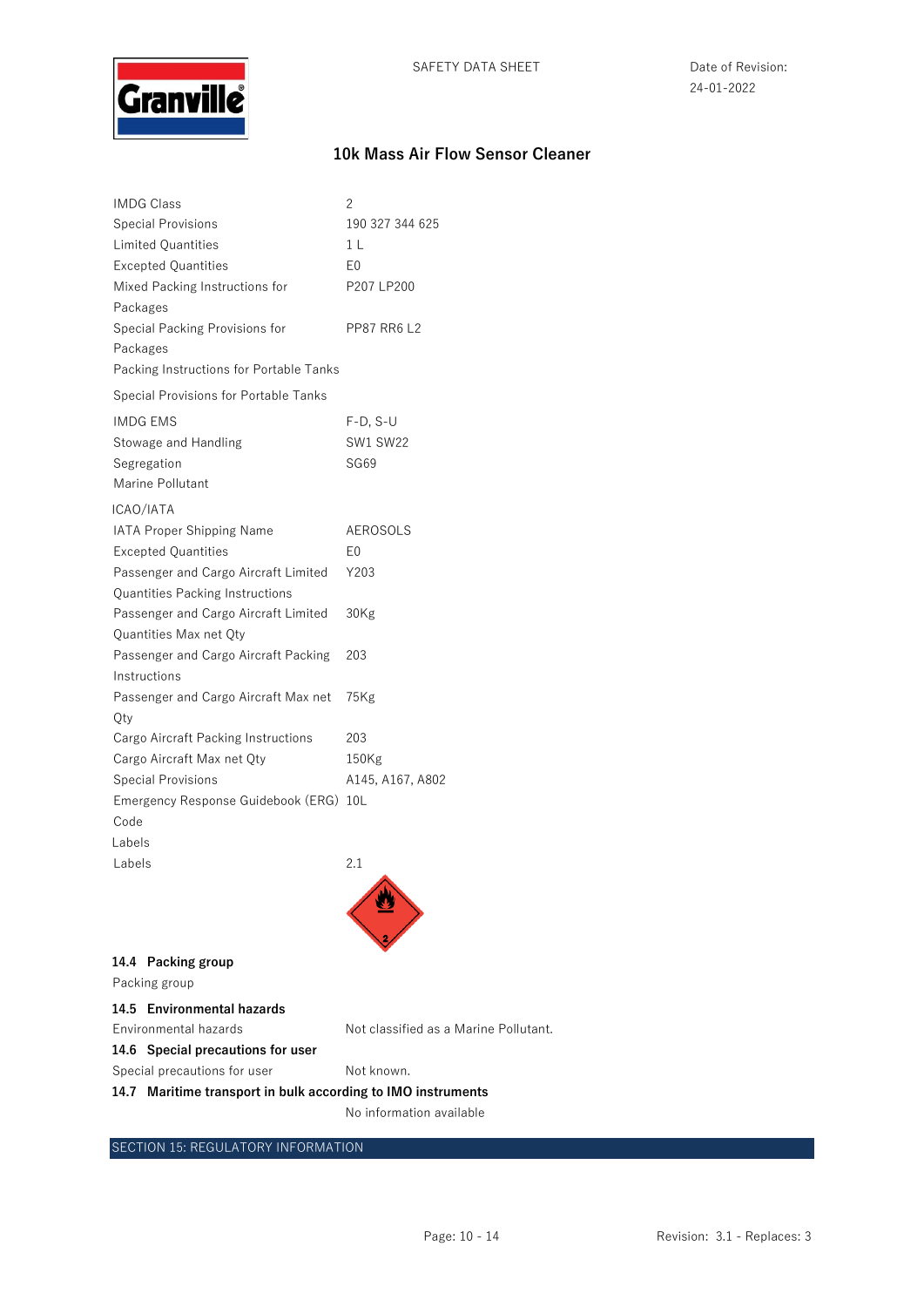

#### **15.1 Safety, health and environmental regulations/legislation specific for the substance or mixture**

| European Regulations - Authorisations and/or Restrictions On Use |                                                                                                              |
|------------------------------------------------------------------|--------------------------------------------------------------------------------------------------------------|
| Candidate List of Substances of Very                             | Not listed                                                                                                   |
| High Concern for Authorisation                                   |                                                                                                              |
| REACH: ANNEX XIV list of substances Not listed                   |                                                                                                              |
| subject to authorisation                                         |                                                                                                              |
|                                                                  | REACH: Annex XVII Restrictions on the Methanol (67-56-1), Xylene (1330-20-7), acetone propan-2-one propanone |
|                                                                  | manufacture, placing on the market and (67-64-1), ethylbenzene (100-41-4), 4-hydroxy-4-methylpentan-2-one    |
| use of certain dangerous substances,                             | diacetone alcohol (123-42-2)                                                                                 |
| mixtures and articles                                            |                                                                                                              |
| Community Rolling Action Plan                                    | Xylene (1330-20-7), Methanol (67-56-1)                                                                       |
| (CoRAP)                                                          |                                                                                                              |
| Regulation (EU) $N^{\circ}$ 2019/1021 of the Not listed          |                                                                                                              |
| European Parliament and of the Council                           |                                                                                                              |
| on persistent organic pollutants                                 |                                                                                                              |
| Regulation (EC) $N^{\circ}$ 1005/2009 on                         | Not listed                                                                                                   |
| substances that deplete the ozone layer                          |                                                                                                              |
| Regulation (EU) $N^{\circ}$ 649/2012 of the                      | Not listed                                                                                                   |
| European Parliament and of the Council                           |                                                                                                              |
| concerning the export and import of                              |                                                                                                              |
| hazardous chemicals                                              |                                                                                                              |
| <b>National regulations</b>                                      |                                                                                                              |
| Other                                                            | Not known.                                                                                                   |
| 15.2 Chemical Safety Assessment                                  |                                                                                                              |
|                                                                  | A REACH chemical safety assessment has not been carried out.                                                 |

### SECTION 16: OTHER INFORMATION

The following sections contain revisions or new statements:

#### **LEGEND**

Hazard Pictogram(s)





GHS06: GHS: Skull and crossbones GHS08: GHS: Health hazard

Hazard classification **Aerosol 1** : Aerosol, Category 1 Flam. Liq. 2 : Flammable liquid, Category 2 Flam. Liq. 3 : Flammable liquid, Category 3 Acute Tox. 3 : Acute toxicity, Category 3 Asp. Tox. 1 : Aspiration hazard, Category 1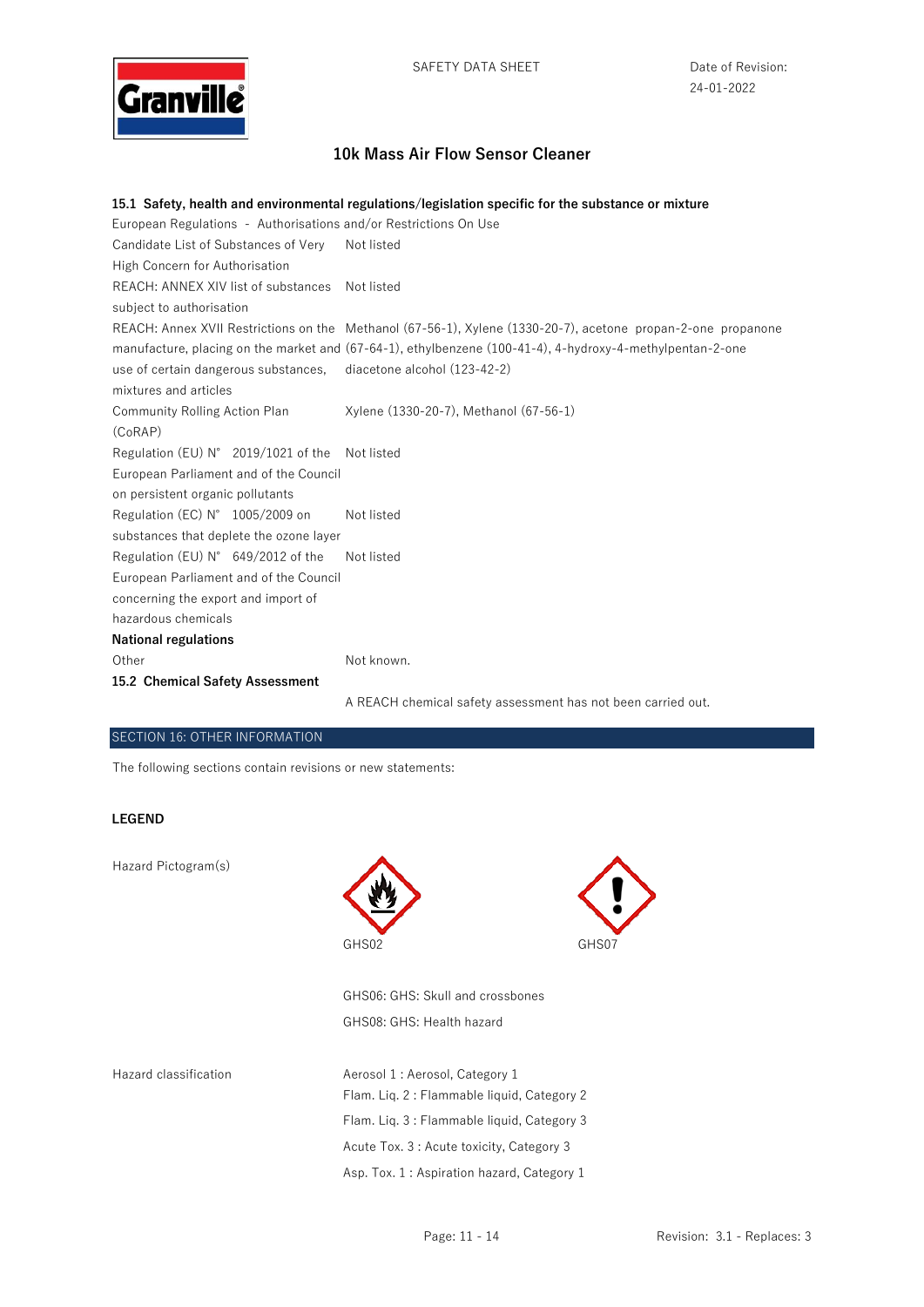

|                            | Acute Tox. 3 : Acute toxicity, Category 3                                                                                                                         |
|----------------------------|-------------------------------------------------------------------------------------------------------------------------------------------------------------------|
|                            | Acute Tox. 4 : Acute toxicity, Category 4                                                                                                                         |
|                            | Skin Irrit. 2: Skin corrosion/irritation, Category 2                                                                                                              |
|                            | Eye Irrit. 2: Serious eye damage/irritation, Category 2                                                                                                           |
|                            | Acute Tox. 3 : Acute toxicity, Category 3                                                                                                                         |
|                            | Acute Tox. 4 : Acute toxicity, Category 4                                                                                                                         |
|                            | STOT SE 3 : Specific target organ toxicity — single exposure, Category 3                                                                                          |
|                            | STOT SE 1 : Specific target organ toxicity - single exposure, Category 1                                                                                          |
|                            | STOT RE 2 : Specific target organ toxicity - repeated exposure, Category 2                                                                                        |
|                            |                                                                                                                                                                   |
| Hazard Statement(s)        | H222: Extremely flammable aerosol.<br>H225: Highly flammable liquid and vapour.                                                                                   |
|                            | H226: Flammable liquid and vapour.                                                                                                                                |
|                            | H229: Pressurised container: May burst if heated.                                                                                                                 |
|                            | H301: Toxic if swallowed.                                                                                                                                         |
|                            | H304: May be fatal if swallowed and enters airways.                                                                                                               |
|                            | H311: Toxic in contact with skin.                                                                                                                                 |
|                            | H312: Harmful in contact with skin.                                                                                                                               |
|                            | H315: Causes skin irritation.                                                                                                                                     |
|                            | H319: Causes serious eye irritation.                                                                                                                              |
|                            | H331: Toxic if inhaled.                                                                                                                                           |
|                            | H332: Harmful if inhaled.                                                                                                                                         |
|                            | H336: May cause drowsiness or dizziness.                                                                                                                          |
|                            | H370: Causes damage to organs.                                                                                                                                    |
|                            | H373: May cause damage to organs through prolonged or repeated exposure.                                                                                          |
| Precautionary Statement(s) | P210: Keep away from heat, hot surfaces, sparks, open flames and other ignition                                                                                   |
|                            | sources. No smoking.                                                                                                                                              |
|                            | P211: Do not spray on an open flame or other ignition source.                                                                                                     |
|                            | P251: Do not pierce or burn, even after use.                                                                                                                      |
|                            | P261: Avoid breathing dust/fume/gas/mist/vapours/spray.                                                                                                           |
|                            | P264: Wash hands and exposed skin thoroughly after handling.                                                                                                      |
|                            | P271: Use only outdoors or in a well-ventilated area.                                                                                                             |
|                            | P280: Wear protective gloves/protective clothing/eye protection/face protection.                                                                                  |
|                            | P302+P352: IF ON SKIN: Wash with plenty of water.                                                                                                                 |
|                            | P304+P340: IF INHALED: Remove person to fresh air and keep comfortable for                                                                                        |
|                            | breathing.<br>P305+P351+P338: IF IN EYES: Rinse cautiously with water for several minutes.<br>Remove contact lenses, if present and easy to do. Continue rinsing. |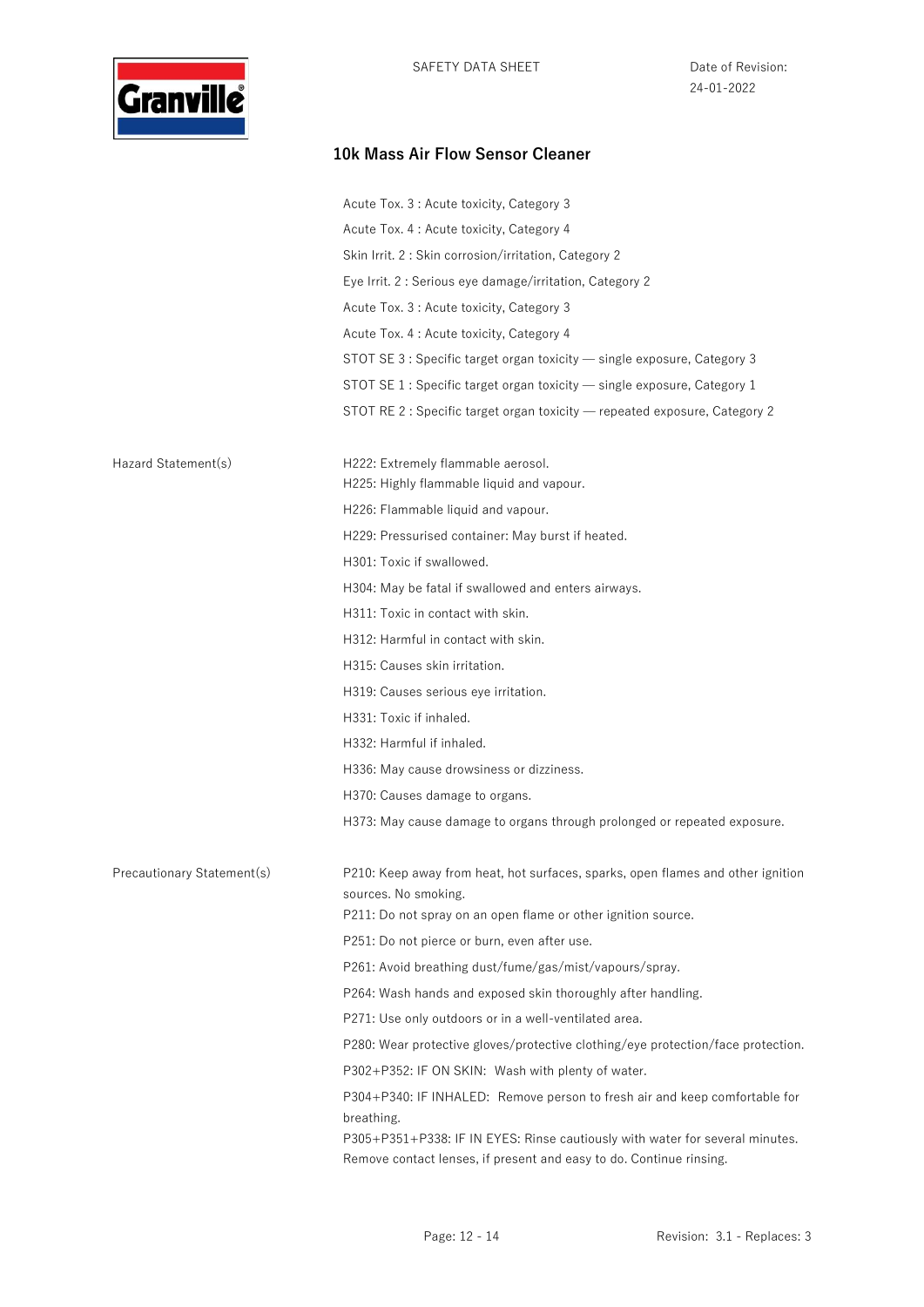

|                                                                           | P312: Call a POISON CENTRE/doctor if you feel unwell.                                                                                                                    |
|---------------------------------------------------------------------------|--------------------------------------------------------------------------------------------------------------------------------------------------------------------------|
|                                                                           | P321: Specific treatment (see Medical Advice on this label).                                                                                                             |
|                                                                           | P332+P313: If skin irritation occurs: Get medical advice/attention.                                                                                                      |
|                                                                           | P337+P313: If eye irritation persists: Get medical advice/attention.                                                                                                     |
|                                                                           | P362+P364: Take off contaminated clothing and wash it before reuse.                                                                                                      |
|                                                                           | P410+P412: Protect from sunlight. Do not expose to temperatures exceeding<br>50° C/122° F.                                                                               |
|                                                                           | P501: Dispose of contents in accordance with local, state or national legislation.                                                                                       |
| Acronyms                                                                  | ADN: European Agreement concerning the International Carriage of Dangerous<br>Goods by Inland Waterways                                                                  |
|                                                                           | ADR: European Agreement concerning the International Carriage of Dangerous<br>Goods by Road                                                                              |
|                                                                           | ATE: Acute Toxicity Estimate<br><b>CAS: Chemical Abstracts Service</b>                                                                                                   |
|                                                                           | CLP: Regulation (EC) No 1272/2008 on classification, labelling and packaging of                                                                                          |
|                                                                           | substances and mixtures                                                                                                                                                  |
|                                                                           | DNEL : Derived No Effect Level                                                                                                                                           |
|                                                                           | EC: European Community                                                                                                                                                   |
|                                                                           | EINECS: European Inventory of Existing Commercial Chemical Substances                                                                                                    |
|                                                                           | IATA : International Air Transport Association                                                                                                                           |
|                                                                           | IBC : Intermediate Bulk Container                                                                                                                                        |
|                                                                           | ICAO : International Civil Aviation Organization                                                                                                                         |
|                                                                           | <b>IMDG</b> : International Maritime Dangerous Goods                                                                                                                     |
|                                                                           | LTEL : Long term exposure limit<br>PBT: Persistent, Bioaccumulative and Toxic                                                                                            |
|                                                                           | PNEC : Predicted No Effect Concentration                                                                                                                                 |
|                                                                           | REACH : Registration, Evaluation, Authorisation and Restriction of Chemicals                                                                                             |
|                                                                           | RID: Regulations concerning the International Carriage of Dangerous Goods by                                                                                             |
|                                                                           | Rail                                                                                                                                                                     |
|                                                                           | STEL : Short term exposure limit<br>STOT: Specific Target Organ Toxicity                                                                                                 |
|                                                                           | <b>UN: United Nations</b>                                                                                                                                                |
|                                                                           | vPvB : very Persistent and very Bioaccumulative                                                                                                                          |
|                                                                           |                                                                                                                                                                          |
| Key literature references and sources<br>for data used to compile the SDS | Regulation (EC) No. 1272/2008 (CLP)                                                                                                                                      |
| Disclaimers                                                               | Information contained in this publication or as otherwise supplied to Users is<br>believed to be accurate and is given in good faith, but it is for the Users to satisfy |
|                                                                           | themselves of the suitability of the product for their own particular purpose.                                                                                           |
|                                                                           | Granville Oil &<br>Chemicals Ltd gives no warranty as to the                                                                                                             |
|                                                                           | fitness of the product for any particular purpose and any implied warranty or<br>condition (statutory or otherwise) is excluded except to the extent that exclusion      |
|                                                                           | is prevented by law. Granville Oil &<br>Chemicals Ltd accepts no                                                                                                         |
|                                                                           | liability for loss or damage (other than that arising from death or personal injury<br>caused by defective product, if proved), resulting from reliance on this          |
|                                                                           | information. Freedom under Patents, Copyright and Designs cannot be assumed.                                                                                             |